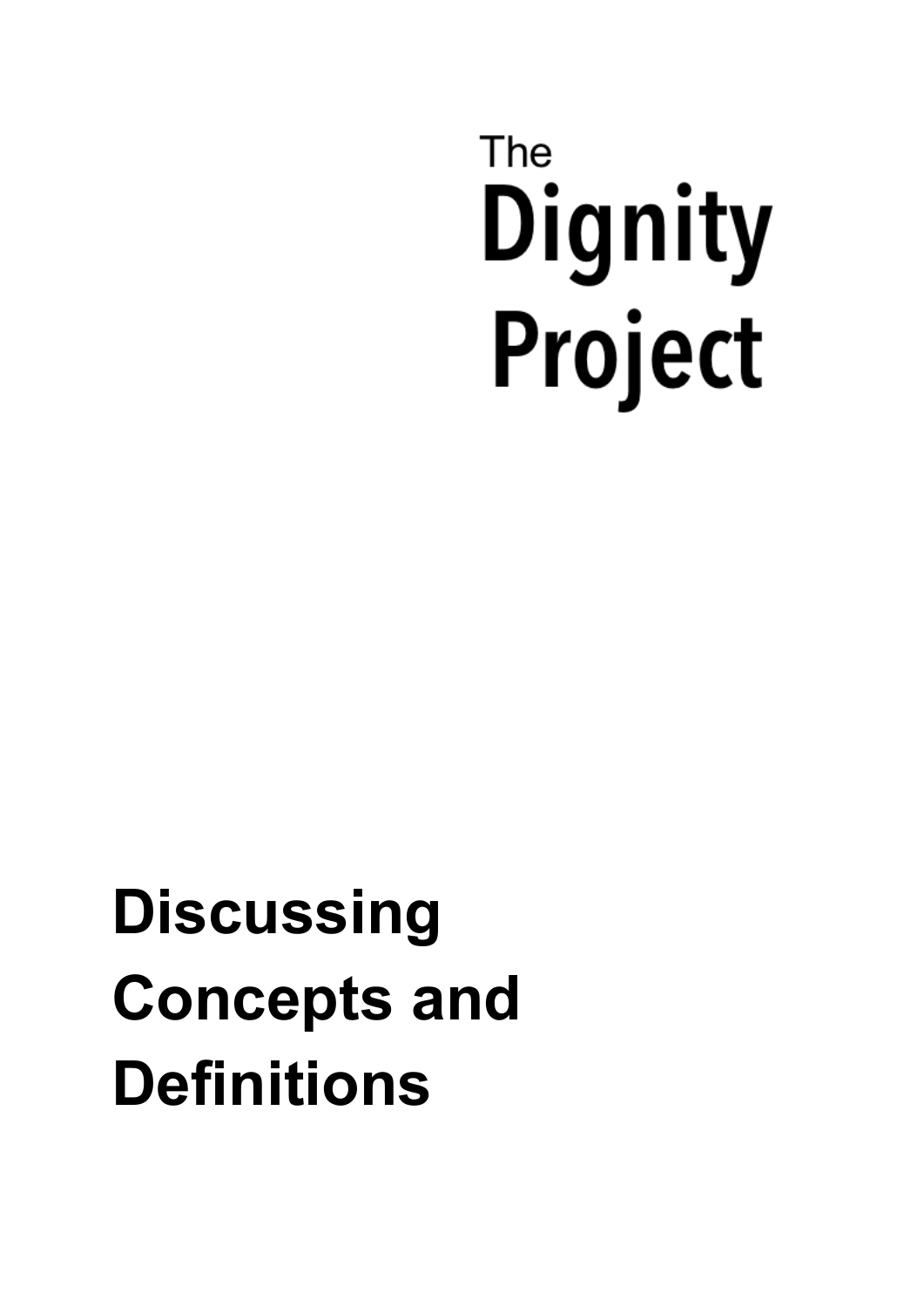## Introduction

This draft concept paper establishes how we think about human dignity.

It is written in preparation for an effort to measure whether people's dignity is respected. We have taken as our particular focus whether it is respected by international development processes and programs, though it is hoped that the thinking here might be applicable to a wide array of social processes and programs.

We are grateful for all responses and extra perspectives. Please get in touch if you have something to add.

We offer heartfelt thanks to all those who have offered review and comments, and especially: Remy Debes, whose edited collection on the history of dignity has inspired much of this discussion; Michael Plant, whose skepticism has been invaluable; Sonia Muasa, who pushed for a deeper consideration of power; and Douglas Wanja and Samuel Wandera, of the Busara Center.

## <span id="page-1-0"></span>Summary

In the paper, we make the following claims:

#### **Defining and describing the operation of dignity**

- We are talking here about 'moralized' dignity, which is universal, characteristic, inalienable and entitles its holders to 'recognition respect'. In this sense, 'human dignity' refers to the inherent or unearned moral worth or status, which all humans enjoy equally.
- We are not talking about another common use of the word dignity, which is a 'merit-based' dignity that can be earned, forfeited or stripped away, and which is the object of 'appraisal respect'.
- Dignity is not exclusively rooted in reason, and is not rooted in stewardship or shared aristocracy. Each individual does not always have to be treated as an end in themselves.
- Respectfulness is shown by respecting autonomy, individuality and equality.
- Respectfulness can only be evaluated subjectively, and is rooted in people's expectations of what is sufficiently respectful.
- There remains scholarly dispute about which agents have dignity, but we do not attempt to resolve it here. Anyone who can take part in our research will be assumed to have dignity.

#### **Why measure respectfulness**

- Dignity should be studied because it underpins egalitarianism, and because it is much discussed but rarely defined.
- We should study dignity as well as other possible topics, including happiness and capabilities.
- If respectfulness is to be studied, it should also be quantitatively measured.

Based on these principles, we hope to proceed to measure dignity.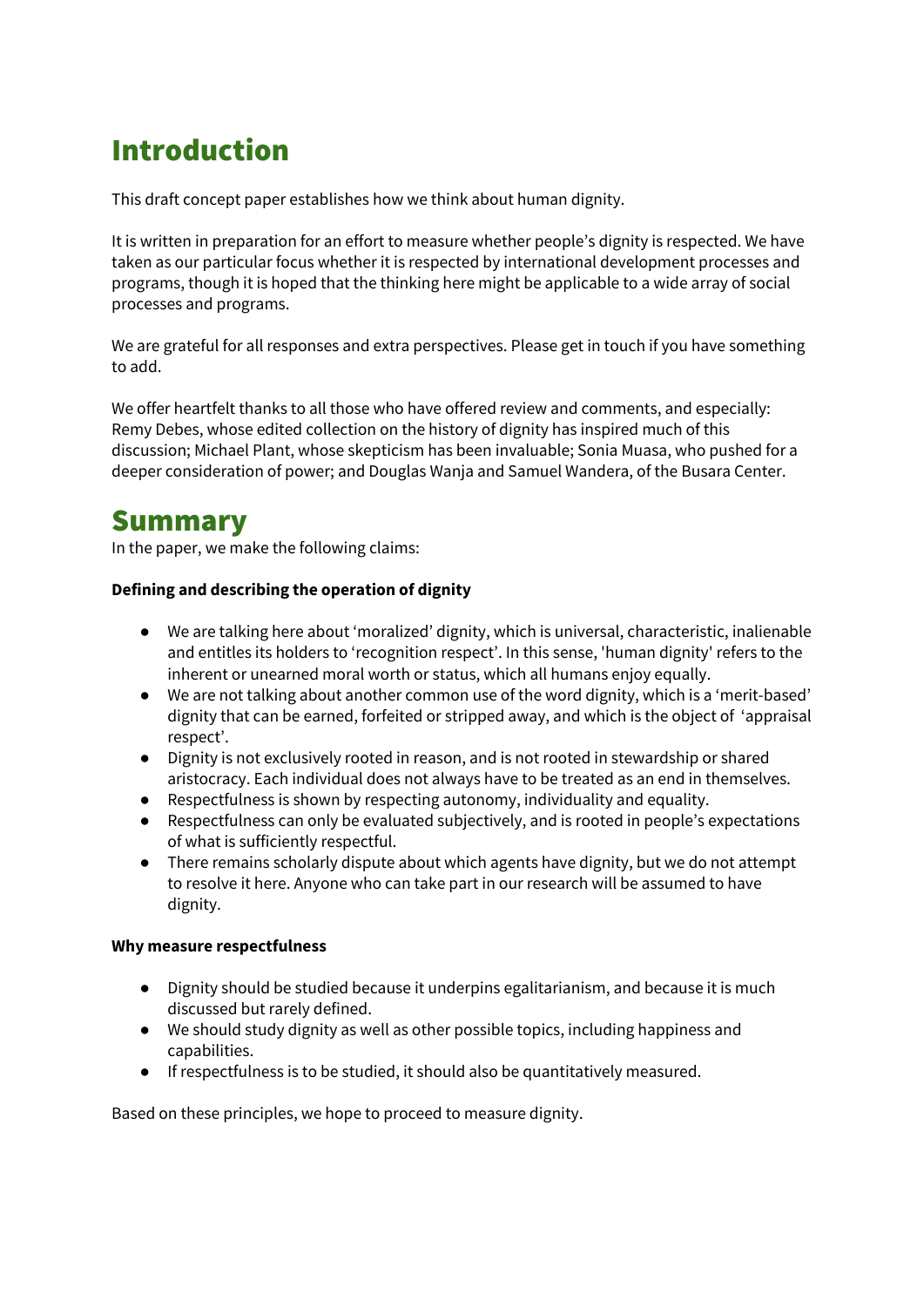| <b>Introduction</b>                              |                |
|--------------------------------------------------|----------------|
| <b>Summary</b>                                   | 1              |
| Defining and describing the operation of dignity | $\overline{2}$ |
| Why measure respectfulness                       | 5              |
| <b>Preparing to measure dignity</b>              | 8              |
| <b>Bibliography</b>                              | 9              |

## <span id="page-2-0"></span>Defining and describing the operation of dignity

**We are talking here about 'moralized' dignity, which is universal, characteristic, inalienable and entitles its holders to 'recognition respect'. In this sense, 'human dignity' refers to the inherent or unearned moral worth or status, which all humans enjoy equally.**

- There are many definitions of dignity, and we sometimes mean several of them simultaneously, which is why it has been termed "multivocal" (LaVaque-Manty, 2017). Ideas of dignity draw on a whole host of intellectual traditions: Confucian, Buddhist, Islamic, Homeric, Augustinian and Patristic, Stoic, and Kantian (Debes, 2017). It is what Block (1995) has termed a 'mongrel concept'. That may help confirm its importance as a topic of study, but we cannot measure all of these definitions at once, and we must pin ourselves to one clear definition.
- Conceptions of dignity tend to be either 'merit-based', or 'moralized'. We are talking about moralized rather than merit-based dignity (Debes, 2017). The difference between these is discussed below.
- Dignity is a universal, characteristic quality of persons. It is universal in that everyone has it, all of the time. It is characteristic, in that it is one of the things that defines someone as a person (this draws on the definition offered by Sensen, 2017, and is discussed in more detail below).
- That a person has dignity has implications for how they should be treated by others. Simply because each person has dignity, they should be treated with respect. This respect is called 'recognition respect'. It is the sort of respect due simply because you recognize a person's dignity, and people do not need to do anything extra to earn that respect (Dillon, 2018).
- Recognition respect is thus a kind of deliberative deference. For example, I show you 'recognition respect' as a person when I give appropriate consideration to you in deciding what to do. That is, I appropriately circumscribe or revise my choices if they would affect you, and I do this precisely because of your dignity.
- Having dignity means that you can make a claim on others that you be treated with respect. You have the standing to make claims upon another. In that sense, it is 'second-personal' (Darwall, 2017). If they default on those claims by failing to treat you with respect, you can make an appeal to society to provide redress.
- Dignity is inalienable. Your dignity can be offended against, but it cannot be lowered or taken away, no matter how badly you are treated (Debes, 2017).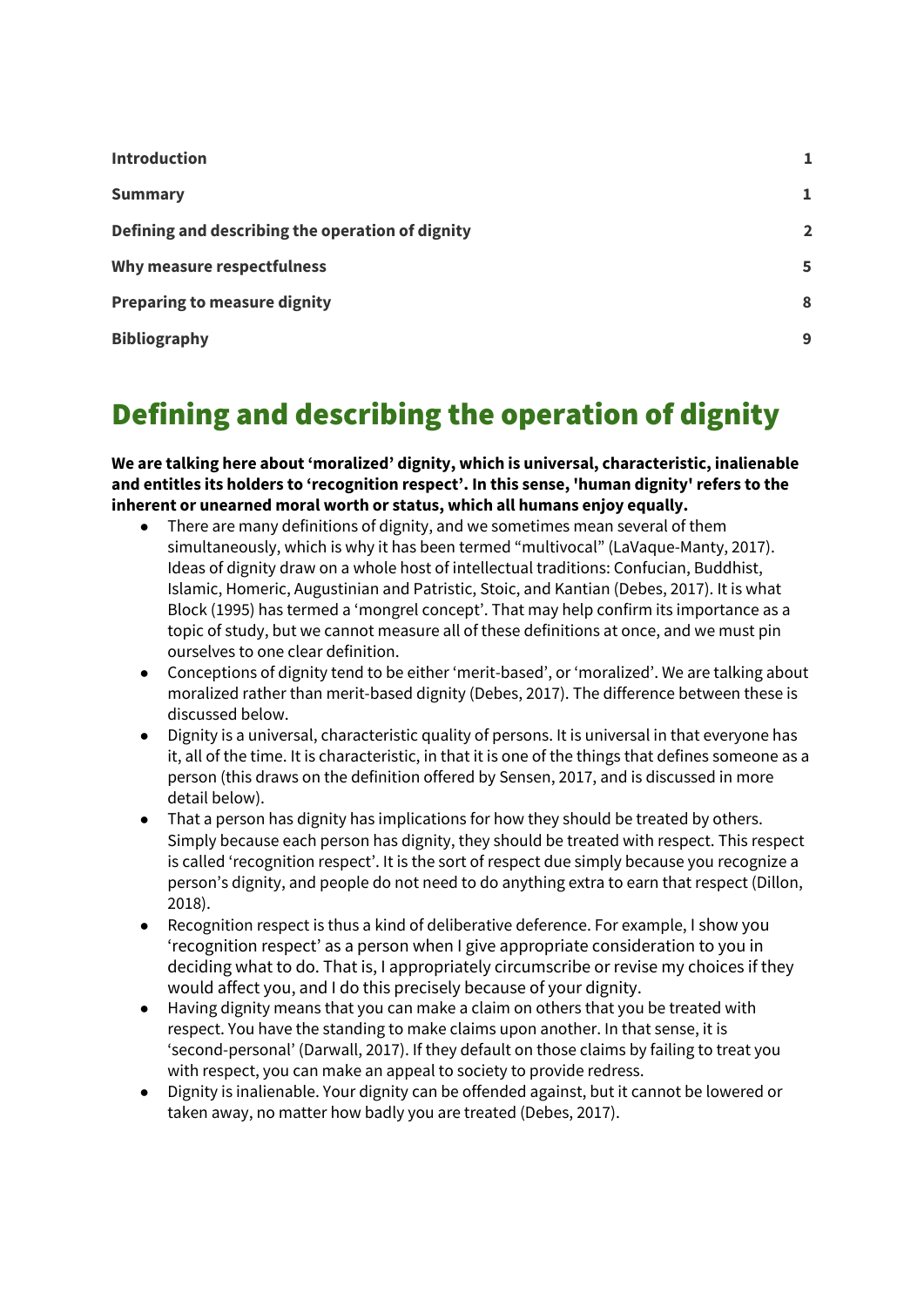**We are not talking about another common use of the word dignity, which is a 'merit-based' dignity that can be earned, forfeited or stripped away, and which gives rise to 'appraisal respect'.**

- When we use dignity here, we are talking about the moralized form, not the merit-based form.
- 'Moralized dignity' is a concept of a universal, intrinsic and characteristic dignity, which entails the ability to claim recognition respect. By contrast, merit-based dignity is not universal. It is the honor or status one achieves or earns by actions, as for example, in the case of a medal-winning sportswoman. This kind of dignity is not the object of direct deliberative deference (i.e. 'recognition respect') but instead it is the object of a positive attitude or appraisal (i.e. 'appraisal respect.'), and gives rise to appraisal respect. It is not universal, because it can be increased, decreased or stripped away entirely by certain experiences or actions. Correspondingly, it gives rise to appraisal respect, in which we make a judgements about how much respect they are due (Debes, 2017).
- When we describe some lordly ruler as having dignity, we are using the merit-based form. We make an appraisal of their conduct or their standing or their character, and decide how much respect they are due. In the merit conception, this ruler could be deposed, or act in some awful manner, and thereby be stripped of their dignity, and we would owe them no respect at all.
- Moralized and merit based dignity could operate simultaneously. Recognition respect is the basic minimum of respect that is owed to everybody; we may very well decide to accord additional respect beyond that minimum to certain people, based on our appraisal of them.
- Where that minimum level lies has important implications for measurement, and will require careful judgement in interpreting measurement results - but we can easily say that we prefer programs and processes that are more respectful over those that are less respectful.

#### **Dignity is not exclusively rooted in reason, and is not rooted in stewardship or shared aristocracy. Each individual does not always have to be treated as an end in themselves.**

- A number of other ideas are frequently suggested about dignity, which we specifically note here that we do not follow, in our conception of dignity.
- First, our conception of dignity is not particularly that of Immanuel Kant. While we recognize the strong tradition of grounding dignity in reason, Kant's conception is more merit-based than is commonly understood (Sensen, 2017).
- We therefore have no special focus on it being essential to only address people with reasoned arguments, and believe that imagination and empathy play an important role in showing respect (Debes, 2018). We also note that few humans seem to actually succeed in exercising reason (Kahneman, 2011); if reason is essential to dignity, then that would suggest severe limitations on the prevalence of dignity.
- We do not believe that humans have dignity because of their role as stewards of the environment (Kateb, 2014).
- We also do not believe that moralized dignity is really just a manifestation of merit-based dignity, following a supposed great levelling up in which everyone entered into the aristocracy (Waldron, 2015).

#### **Respectfulness is shown by respecting autonomy, individuality and equality.**

- If recognizing that someone has dignity requires that we treat them with recognition respect, we must examine what may constitute respectfulness.
- What is considered respectful surely varies. It varies not just across cultures, but from person to person, and in different contexts. One person may consider a speedy, wordless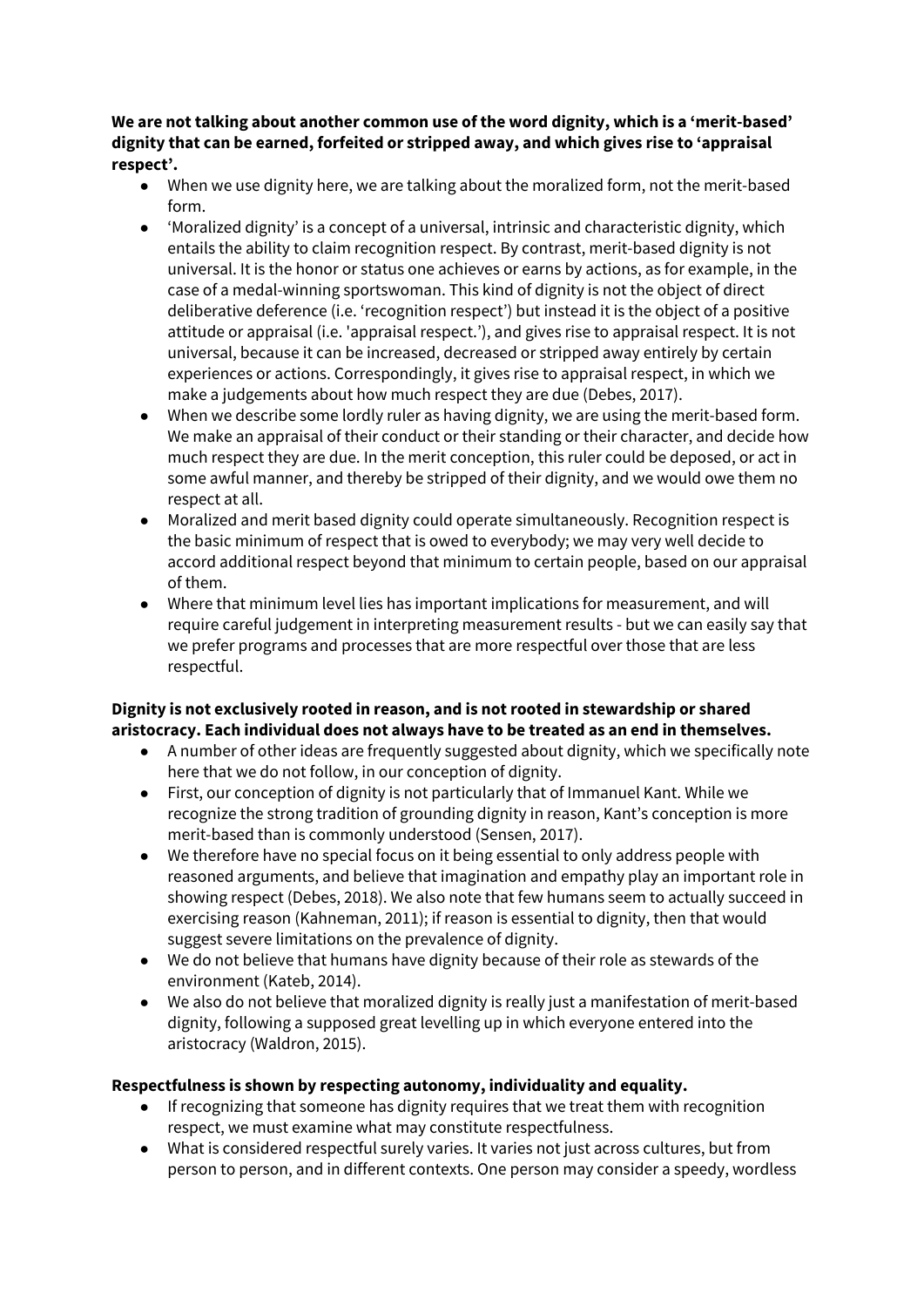transaction at a supermarket till to be respectful, in that it does not intrude upon them or consume their time. Another person may feel that such silence is disrespectful in its failure to engage with them as an individual. Both people would probably consider the speed of a retail transaction to be disrespectful, if it came from the host of a party they were attending. Whether something is respectful depends on their expectations.

- There may be a consensus list of things that all people everywhere feel are disrespectful, but there would still be many things not on that consensus list, that a particular person may feel are disrespectful. There is consequently little point in attempting to create a comprehensive list of respectful actions, or respectful rules of interaction. Even something as extensive as granting the full list of rights enumerated in the Universal Declaration of Human Rights may not be necessary (or sufficient) to ensure that someone has been treated respectfully – even though granting them those rights would be desirable, and would probably increase their sense that their dignity had been respected.
- Instead, we must say that someone's dignity has been respected when they feel that they have been respected. Or to put it another way, respectfulness is subjective.
- Respectfulness is manifested when people feel they have been recognized (Debes, 2018). There are several possible ways of identifying when this has happened. The literature has suggested several ways in which this can be done: autonomy, individuality and equality. We propose to include all three in a composite measure.
- Each of these are in themselves complicated and disputed concepts. We offer definitions and discussion below.
- **Autonomy:** Autonomy is defined as the extent to which a person has control over their environment, actions and body.
- We show respect for the autonomy of others both positively and negatively. Negatively, we must not reduce someone's capacity to choose, we must not interfere in their decisions and their pursuit of goals, and we must not force them or lie to them (Dillon, 2018). We can additionally respect their autonomy positively, by protecting them from threats to their autonomy, and by promoting the conditions that permit autonomy (Dillon, 2018).
- **Individuality:** Individuality is defined as the extent to which a person can formulate, display and have recognized their distinctive and separable personality.
- If each person has a separable dignity, then in order for that dignity to be respected then the person must be treated as separate from the mass. Even in collectivist societies, where people may derive much satisfaction from their participation in the group, they should have the chance to opt to be addressed as they choose, and to have efforts to support them be tailored to their needs.
- **Equality:** Equality is defined as the extent to which a person is treated as having the same social status as everyone else.
- We hold that there is a fundamental equality between people, manifested by their ability to make claims upon one another (Darwall, 2017). This does not mean that people are necessarily equal in capabilities or resources, but rather that all people participate in this system of mutual claim-making.
- To this we can add some direct investigation of whether people feel they have been shown the proper respect.
- By saying that respectfulness is a matter for subjective evaluation, we are noting that people with diminished expectations will be willing to accept poorer treatment without considering it disrespectful. Clearly this is not desirable – we would prefer everyone to receive superb treatment. However, we may assert that if they receive poor treatment, and they did not feel it was disrespectful, then any damage done by this poor treatment is not damage done to their sense of respectedness. Rather, if that treatment is damaging, it is damaging to some other aspect (such as, for instance, brusque health professionals yielding poor health outcomes [Gawande, 2015]).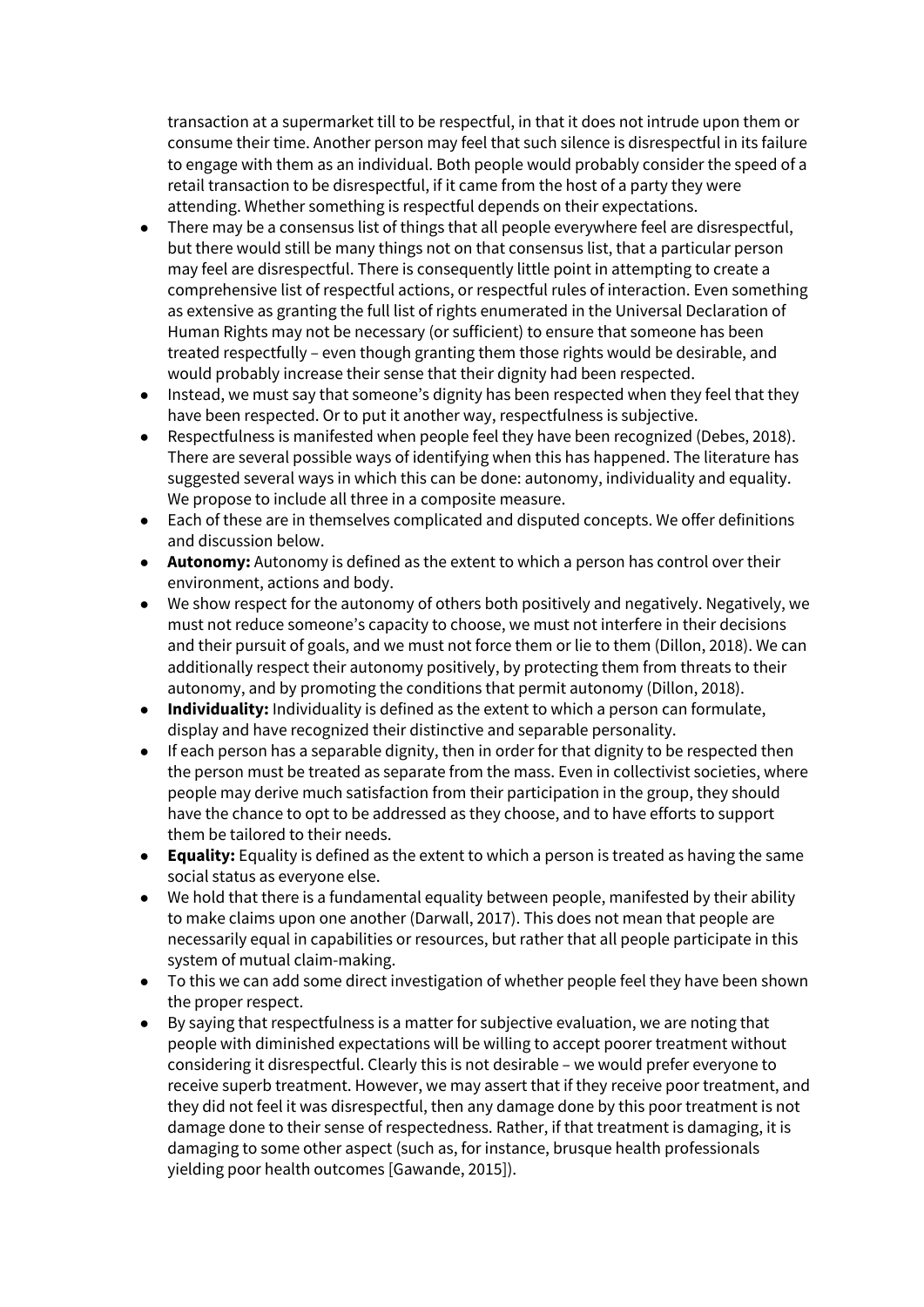#### **Respectfulness can only be evaluated subjectively, and is rooted in people's expectations of what is sufficiently respectful.**

- We assert that people have a concept of their general sense of the extent to which the world, or a particular encounter, is or was respectful of their dignity.
- This allows us to develop measures that can compare one program or process to another, and avoids the thorny ground of external evaluations and of respectability politics.
- In doing so, since respectfulness is context-specific, they will inevitably be judging how respectful an interaction was against their expectations for how such an interaction ought to proceed. We will ask whether they felt an interaction gave them *enough* autonomy, enough equality and enough individuality. There is no point providing more of those qualities than people are asking for, and indeed to do so may harm their sense of respectedness.
- This means that those who, for reasons of poverty or limited experience, have diminished expectations may feel that something is sufficiently respectful, when an outside observer may feel that in fact it was disrespectful. There is no attractive way around this trap of diminished expectations, except to defer to those who have the greatest involvement – if they feel respected, we do not need to correct them.
- We note additionally that we do not hold that respect for dignity constitutes a complete moral code. Doing something to someone may be wrong, even if it is done in a way that they find respectful of their dignity. We must simply ground our objection in something other than dignity, which must be subjective.

#### **There remains scholarly dispute about which agents have dignity, but we do not attempt to resolve it here. Anyone who can take part in our research will be assumed to have dignity.**

- To have dignity is to be admitted to the community of those who may demand respect.
- There are endless debates to be had about who is to be admitted, and who is not (Nussbaum, 2006). Debates are frequently had about the many edge cases. It is possible that non-human sentient beings should be included, or that humans who have done awful things should be excluded.
- For the purposes of this work, we are not much interested in those debates. As a working principle, anyone who has the capability to take part in our research will also be assumed to have dignity. Others may have dignity too, but we do not need to resolve that here.

### <span id="page-5-0"></span>Why measure respectfulness

#### **Dignity should be studied because it underpins egalitarianism, and because it is much discussed but rarely defined.**

- **●** Egalitarianism relies on the idea that each individual has something about them that gives them a fundamental equality in relation to all other people. We hold that this special characteristic is dignity (Debes, 2017).
- **●** Dignity is much discussed, in development and elsewhere. Reports and headlines often invoke dignity. Claims are often made that particular initiatives or programs respect people's dignity – or fail to do so. Individuals are often described as dignified – or undignified (Wein, 2018).
- **●** Development processes and programmes have inherent power imbalances, and frequently are interwoven with histories of domination and colonialism. They consequently pose a particular challenge in terms of delivering interactions that are respectful of people's dignity.
- Some of the development programs that we care most about are frequently discussed in terms of their potential impact on dignity. In particular, cash transfers make up an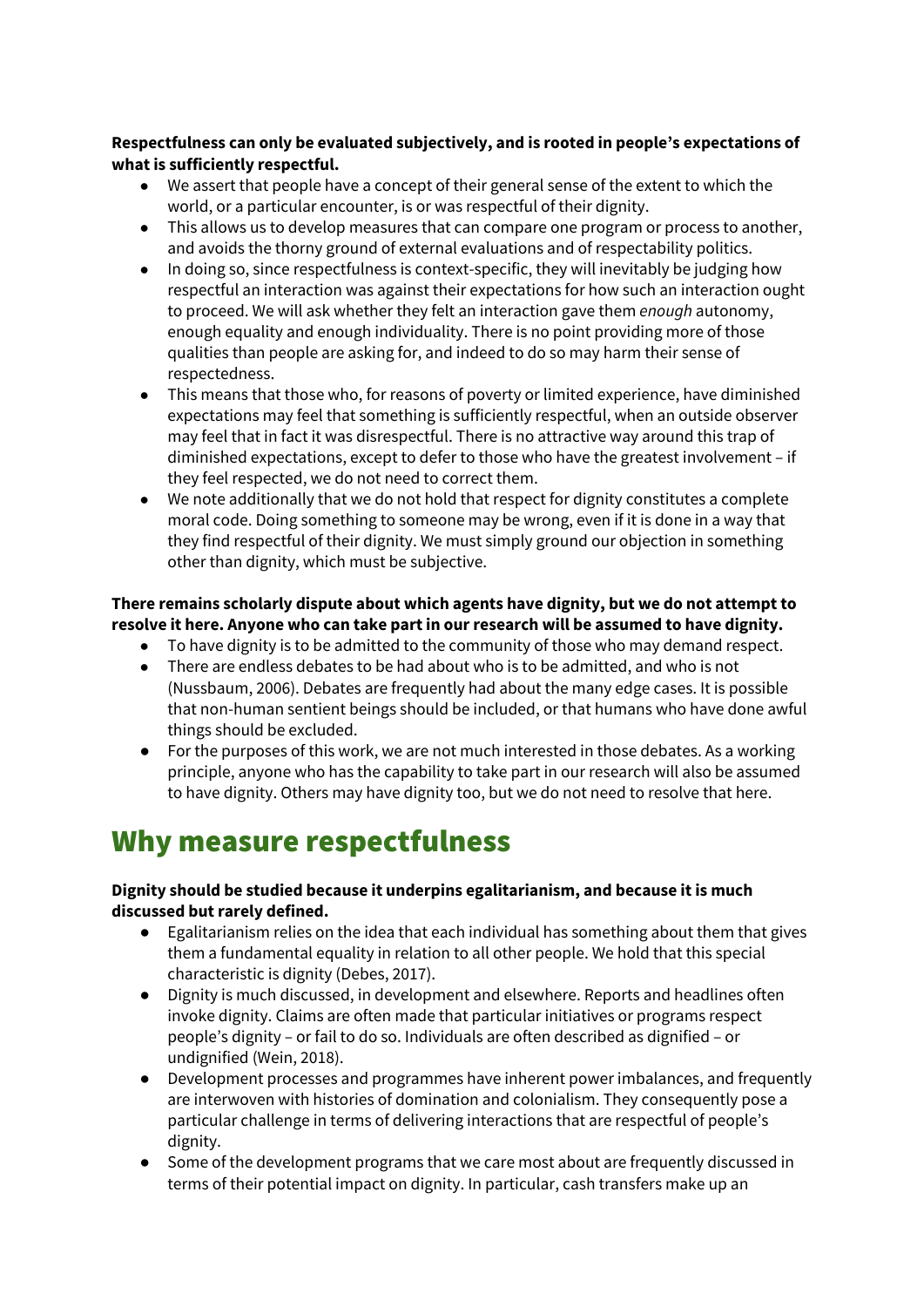increasingly large share of development and humanitarian assistance, and seem to have high impacts on many outcome variables. It is a claim of cash transfer proponents that their approach respects people's dignity (see for instance Hochfeld & Plagerson, 2011).

- **●** Dignity is sometimes said to be the quality in all humans that grounds human rights. For example, dignity is much-discussed in the Universal Declaration on Human Rights. In the German Grundgesetz the explicit claim is made that we have rights in virtue of our dignity. Similar uses include the the Constitutions of India (1949), the Final Act of the Helsinki Conference (1975), Portugal (1976), and South Africa (1993), to name a few (Debes, 2009). In short, it is often treated as a foundational concept for egalitarianism – if we believe that all humans have a basic relationship of equality, it is because we believe they all share some basic quality or status - what we call here "dignity." (Darwall, 2017).
- **●** Dignity is less discussed in applied research ethics it is not mentioned in the Nuremburg Code or Belmont Report, and is mentioned only once in the WMA Helsinki Declaration. However, it or some similar concept is surely implicit in the general calls for respect for human subjects in all fields of research.
- **●** For all its importance in these different areas, and for all the frequency with which it is discussed, dignity is rarely defined. Many people mean many different things by it (LaVaque-Manty, 2017). This gives rise to confusion. We have attempted to provide a definition above.

#### **We should study dignity as well as other possible topics, including happiness and capabilities.**

- **●** There have been many initiatives to expand the range of things that we discuss and measure as social aims. All of these begin from the starting point that we miss something essential about human flourishing when we attempt only to increase wealth or health, or only to meet basic needs. Some of the most prominent of these lines of research are capabilities, desire satisfaction, and happiness (see for instance, Alkire, 2015; Hills & Argyle, 2002).
- **●** Advocates for focusing on capabilities and happiness claim that these are intrinsically valuable, and are important in themselves. This claim implies that measures of instrumentally valuable things – such as dignity – would be encompassed by their measures, and that any improvement in dignity would be detectable in increased capabilities or increased happiness.
- **●** There are two theoretical counterarguments, and one practical one.
- **●** The first theoretical counterargument is that we may be interested in measuring more than only intrinsically valuable things. Dignity may be a mechanism for reaching those intrinsically valuable things. To the extent that we accept that happiness or capabilities are truly intrinsically valuable, and that dignity is at most a means to those ends, we should still be interested in dignity, because it may be one among several competing explanations for how we reach those ends. Just as we measure hunger, income and violence, we should also measure dignity.
- **●** The second theoretical counterargument is that dignity and other outcomes sometimes clash. We can certainly imagine situations in which people are unhappy, or lack capabilities, even while they are treated in a way that respects their dignity. Perhaps more practically, we can easily imagine programs that increase income, but diminish dignity. When they do clash, we can say that we are willing to prioritize one over another, but without a completely convincing argument that one takes primacy over another, we can only do so with a careful understanding of both. Thus we should measure dignity too.
- The fourth, practical, counterargument is that by studying dignity, we have a high chance of moving development beyond measuring only health, wealth and the meeting of basic needs. Advocates for capabilities, happiness and dignity can all agree that single measures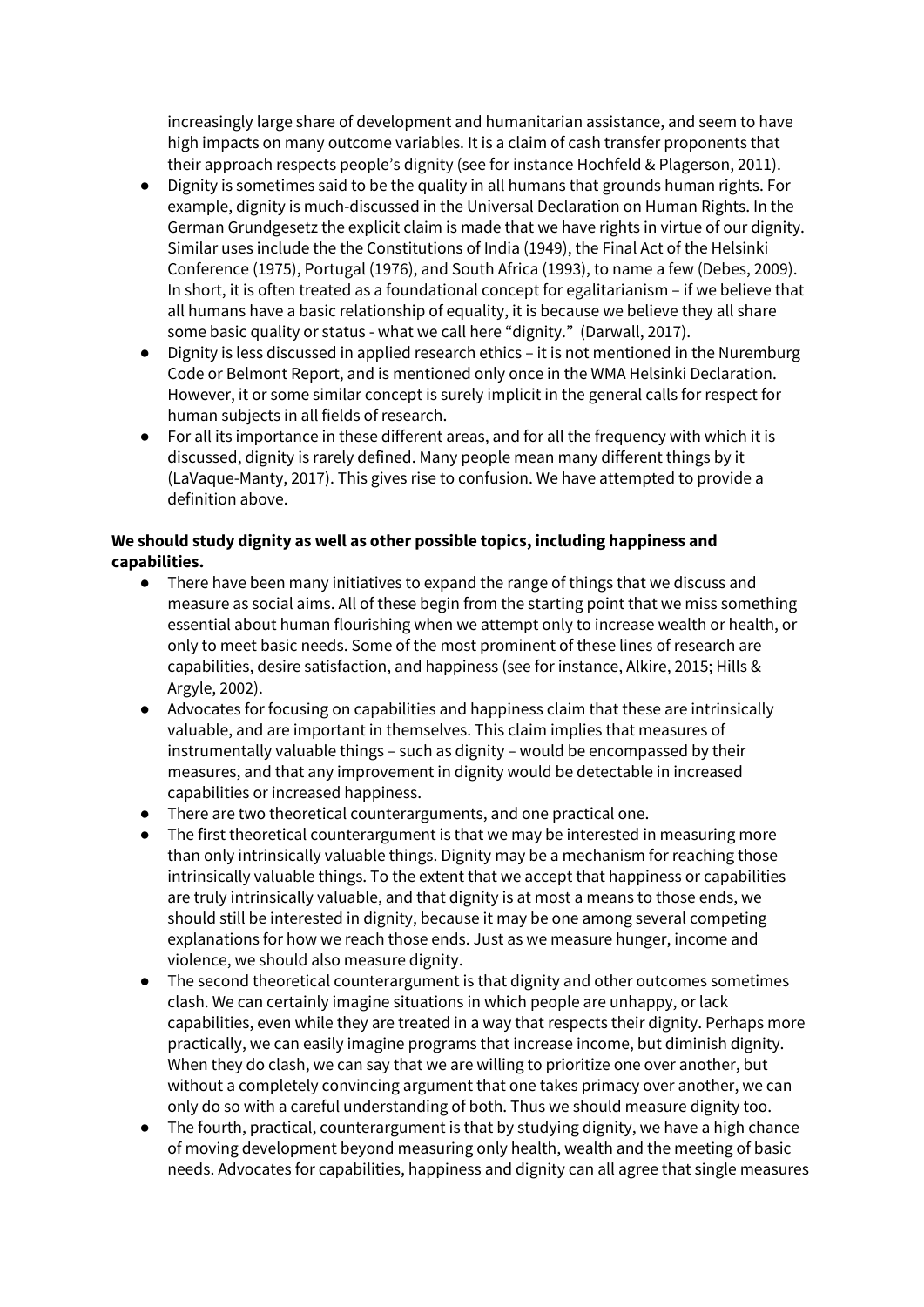of wealth (or health) do not capture enough of what is important to human flourishing, and that additional measures are needed (Coyle, 2014). To the extent that we believe such a movement is valuable, and to the extent that development evaluation is a fragmented world of individual M&E professionals drafting measures in a hurry, many different measures that help achieve this aim should be available. Concepts which are already common in the development discourse – such as dignity – are more likely to gain traction as topics to be measured.

#### **If respectfulness is to be studied, it should also be quantitatively measured.**

- **●** Dignity is simply a characteristic; it cannot be measured. Our dignity means that we should be shown recognition respect. We should measure the extent to which people feel they have been shown that respect.
- **●** Since dignity is a feature of persons, and since people differ widely across places and cultures and times, we need to examine dignity not merely as we ourselves experience it, or not merely through careful argumentation, but also through empirical investigation of how others experience it.
- **●** This is particularly true if we intend to understand how different development programs and processes relate to dignity, since only some people experience those programs, and since those people may not be in a position to make comparisons with the experiences of others.
- **●** It is a commonplace of research methods debates that qualitative and quantitative methods each have their own strengths. We hope this argument persuades others to investigate dignity through all sorts of methods, including qualitative ones. However, we are particularly attracted to quantitative measurement.
- **●** Quantitative measurement will allow us to compare experiences across different programs and different contexts.
- **●** As a practical matter, favoring quantitative measurement also acknowledges that quantitative measures are favored by the development sector, and that we are more likely to achieve change in development if we can associate their programs with a change in a quantitative measure.
- Determining how to measure dignity quantitatively depends greatly on how one defines it, which we describe in the preceding section.
- Quantitative measurement will necessarily mean looking at the average experience of many people. In conducting our research, we will need to take steps to ensure that we ourselves properly respect the individuality (and autonomy and equality) of our respondents.

## <span id="page-7-0"></span>Preparing to measure dignity

This concept paper has been prepared in order to provide the definitions and supporting arguments necessary to develop measures of dignity. Once we have reached a definition that attracts sufficient consensus, we can begin to develop those measures. In doing so, a range of challenges loom. Multiple measures will be needed, including a questionnaire that assesses people's reactions to a particular interaction, a questionnaire that allows for a self-evaluation of whether people feel they are generally treated in a manner that is respectful of their dignity, and ultimately an incentivized-response measure. Treatment that is respectful of dignity may vary by culture, and we will have to carefully contextualize measures – and then carefully translate them. More challenges will surely present themselves along the way. Solving them is the next phase of this work.